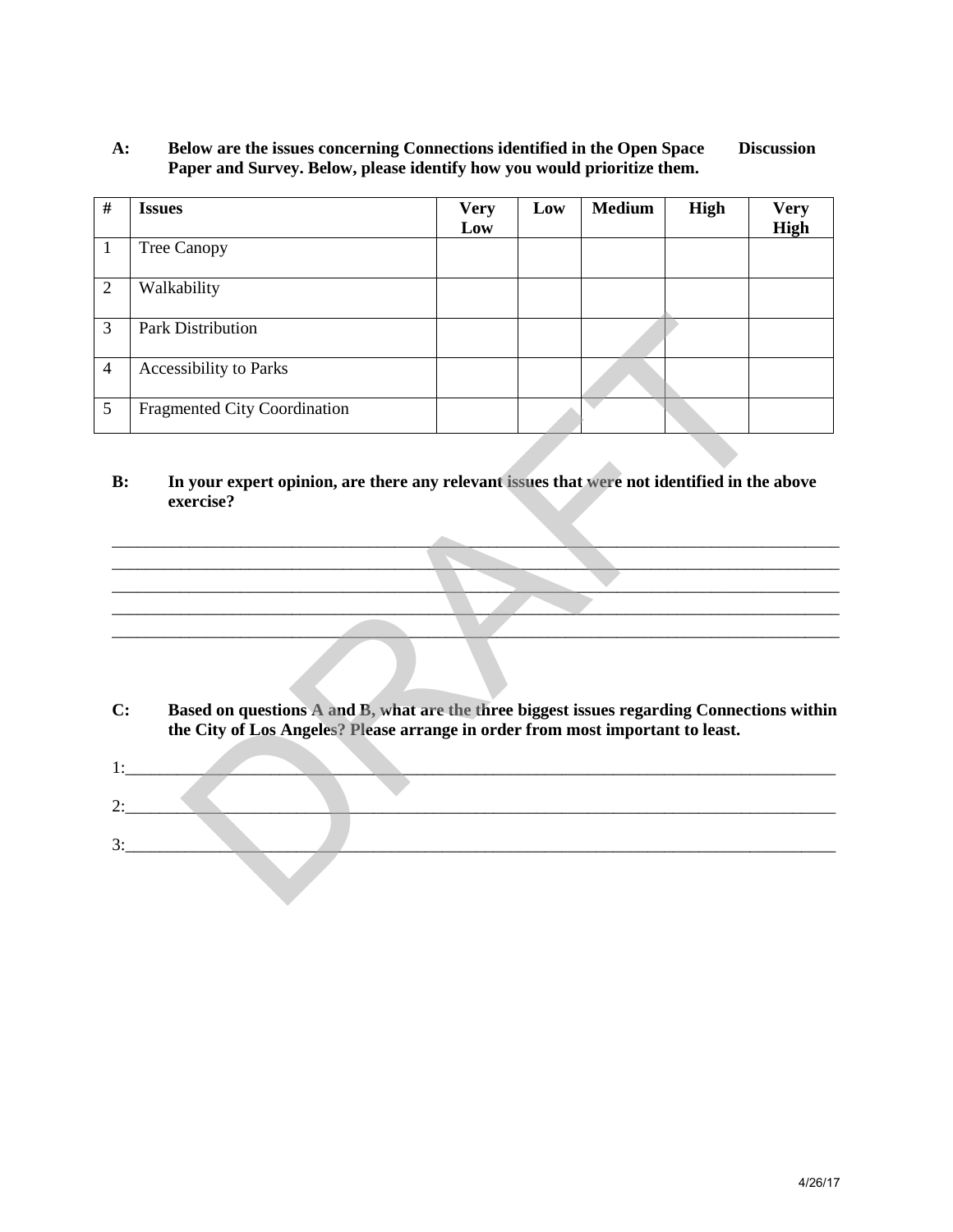**A: Below are the Emerging Practices and Policies concerning Connections identified in the Open Space Discussion Paper and Survey. Below, please identify how you would prioritize them.**

| #              | <b>Trends</b>                                                                                                                                                                                            | <b>Very</b><br>Low | Low | <b>Medium</b> | <b>High</b> | <b>Very</b><br>High |
|----------------|----------------------------------------------------------------------------------------------------------------------------------------------------------------------------------------------------------|--------------------|-----|---------------|-------------|---------------------|
| 1              | Expanding open space network and linkages                                                                                                                                                                |                    |     |               |             |                     |
| $\overline{2}$ | Closer access to Parks and Open Space                                                                                                                                                                    |                    |     |               |             |                     |
| $\overline{3}$ | Expanding Urban Green Network (Green<br>Streets and Alleys)                                                                                                                                              |                    |     |               |             |                     |
| $\overline{4}$ | Flexible public spaces                                                                                                                                                                                   |                    |     |               |             |                     |
| 5              | Redefining public spaces                                                                                                                                                                                 |                    |     |               |             |                     |
| 6              | <b>Traffic Calming</b>                                                                                                                                                                                   |                    |     |               |             |                     |
| $\overline{7}$ | Pedestrian friendly streetscape and scale                                                                                                                                                                |                    |     |               |             |                     |
| 8              | <b>Activating Public Space</b>                                                                                                                                                                           |                    |     |               |             |                     |
| B:             | In your expert opinion, are there any relevant issues that were not identified in the above<br>exercise?                                                                                                 |                    |     |               |             |                     |
|                |                                                                                                                                                                                                          |                    |     |               |             |                     |
|                |                                                                                                                                                                                                          |                    |     |               |             |                     |
| C:             | Based on questions A and B, what are the three most significant practices and policies<br>regarding Connections within the City of Los Angeles? Please arrange in order from most<br>impactful to least. |                    |     |               |             |                     |
| 1:             | <b>Contract Contract</b>                                                                                                                                                                                 |                    |     |               |             |                     |

## **B: In your expert opinion, are there any relevant issues that were not identified in the above exercise?**



| <u>.</u>                 |  |
|--------------------------|--|
| $\overline{\phantom{a}}$ |  |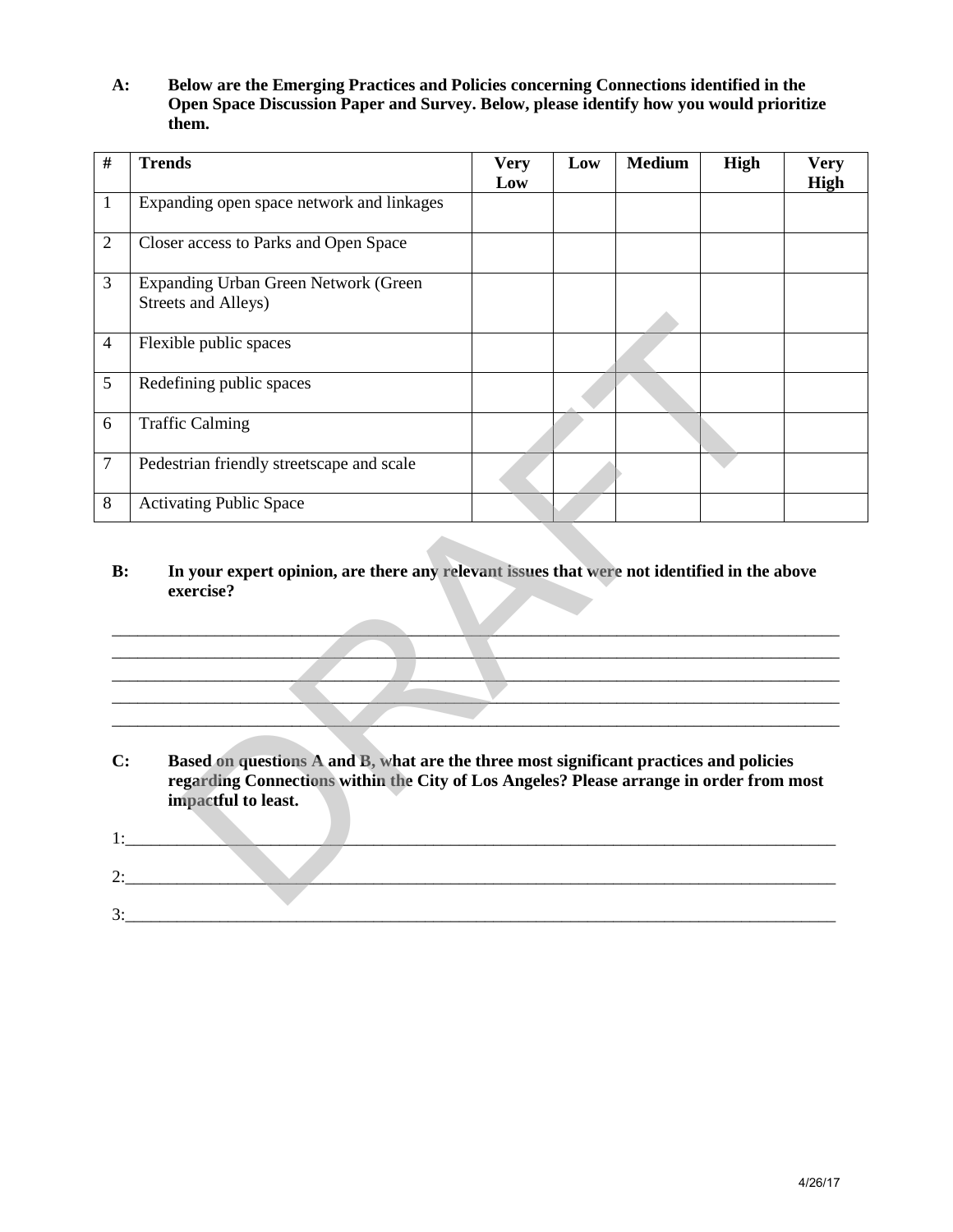# **A: Below are the issues concerning Parks & Recreation identified in the Open Space Discussion Paper and Survey. Below, please identify how you would prioritize them.**

| $\#$                             | <b>Issues</b>                                                                                                                                                                                           | <b>Very</b><br>Low | Low | <b>Medium</b> | High | <b>Very</b><br>High |
|----------------------------------|---------------------------------------------------------------------------------------------------------------------------------------------------------------------------------------------------------|--------------------|-----|---------------|------|---------------------|
| $\mathbf{1}$                     | Walkability                                                                                                                                                                                             |                    |     |               |      |                     |
| $\overline{2}$                   | <b>Park Distribution</b>                                                                                                                                                                                |                    |     |               |      |                     |
| 3                                | Accessibility                                                                                                                                                                                           |                    |     |               |      |                     |
| $\overline{4}$                   | <b>Public Fees</b>                                                                                                                                                                                      |                    |     |               |      |                     |
| 5                                | Joint Partnerships                                                                                                                                                                                      |                    |     |               |      |                     |
| 6                                | Rezoning to OS                                                                                                                                                                                          |                    |     |               |      |                     |
| $\boldsymbol{7}$                 | Limited space to build new park                                                                                                                                                                         |                    |     |               |      |                     |
| 8                                | Older park facilitates                                                                                                                                                                                  |                    |     |               |      |                     |
| 9                                | Maintenance                                                                                                                                                                                             |                    |     |               |      |                     |
| $\mathbf{1}$<br>$\boldsymbol{0}$ | Competing civic Priorities                                                                                                                                                                              |                    |     |               |      |                     |
|                                  |                                                                                                                                                                                                         |                    |     |               |      |                     |
| $\mathbf{C}$ :                   | Based on questions A and B, what are the three biggest issues regarding Parks &<br>Recreation within the City of Los Angeles? Please arrange in order from most important to<br>least.<br>$\frac{1}{2}$ |                    |     |               |      |                     |
|                                  | $\frac{3}{2}$                                                                                                                                                                                           |                    |     |               |      |                     |
|                                  |                                                                                                                                                                                                         |                    |     |               |      | 4/26/17             |

## **B: In your expert opinion, are there any relevant issues that were not identified in the above exercise?**

# **C: Based on questions A and B, what are the three biggest issues regarding Parks & Recreation within the City of Los Angeles? Please arrange in order from most important to least.**

| $\overline{\phantom{0}}$ |  |  |
|--------------------------|--|--|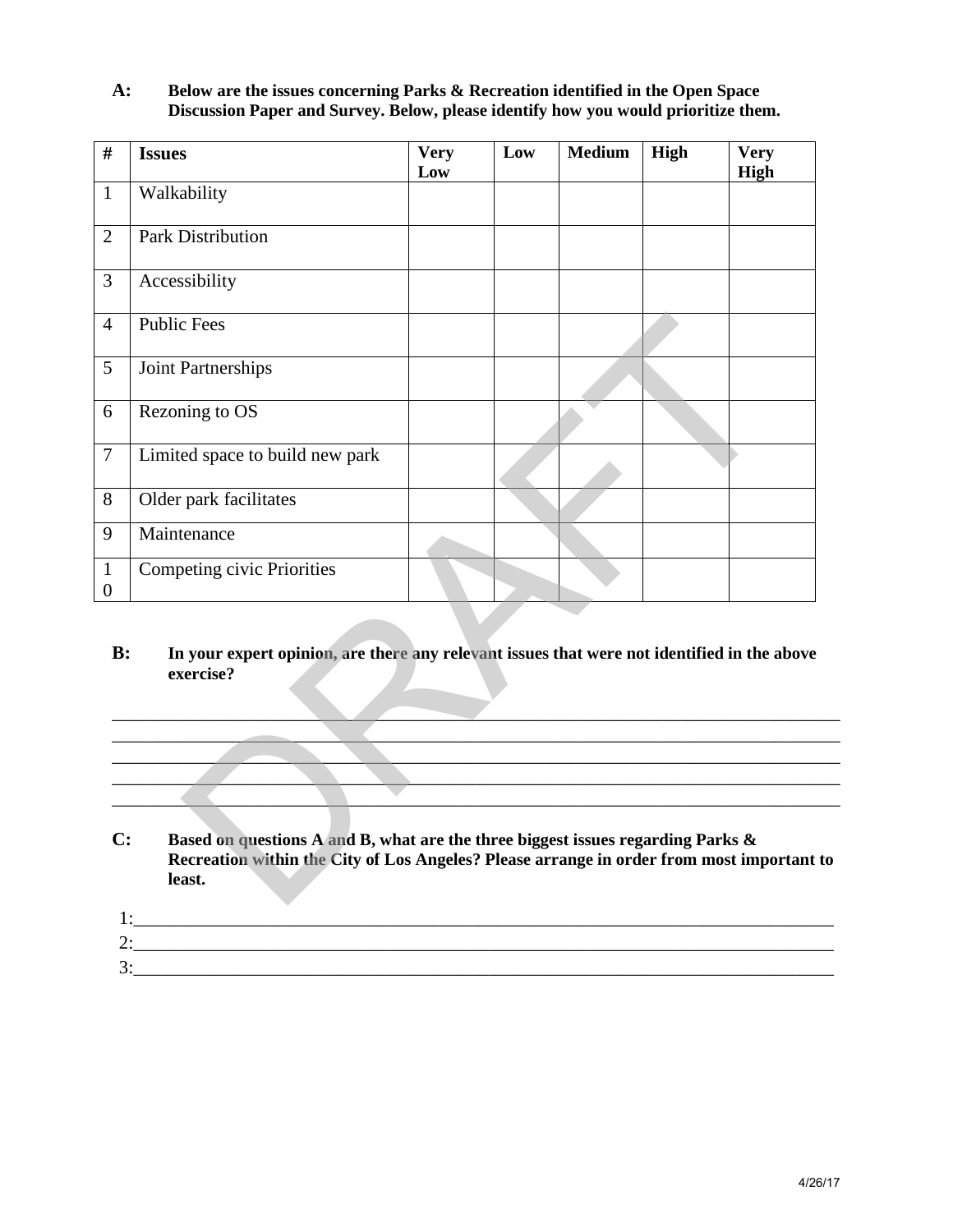**A: Below are the Emerging Practices and Policies concerning Parks & Recreation identified in the Open Space Discussion Paper and Survey. Below, please identify how you would prioritize them.**

| $\#$                             | <b>Trends</b>                                                                                                                                                                                                   | <b>Very</b><br>Low | Low | <b>Medium</b> | High | <b>Very</b><br><b>High</b> |
|----------------------------------|-----------------------------------------------------------------------------------------------------------------------------------------------------------------------------------------------------------------|--------------------|-----|---------------|------|----------------------------|
| $\mathbf{1}$                     | Multi-Beneficial projects                                                                                                                                                                                       |                    |     |               |      |                            |
| $\overline{2}$                   | Walkability                                                                                                                                                                                                     |                    |     |               |      |                            |
| 3                                | <b>Bond Programming</b>                                                                                                                                                                                         |                    |     |               |      |                            |
| $\overline{4}$                   | <b>Public Fees</b>                                                                                                                                                                                              |                    |     |               |      |                            |
| 5                                | On-site open space requirements (private<br>developments)                                                                                                                                                       |                    |     |               |      |                            |
| 6                                | Joint Partnerships                                                                                                                                                                                              |                    |     |               |      |                            |
| $\overline{7}$                   | Brownfield development                                                                                                                                                                                          |                    |     |               |      |                            |
| 8                                | Water capture and Irrigation                                                                                                                                                                                    |                    |     |               |      |                            |
| 9                                | Promoting ecological restoration                                                                                                                                                                                |                    |     |               |      |                            |
| $\mathbf{1}$<br>$\boldsymbol{0}$ | <b>Smaller Parks</b>                                                                                                                                                                                            |                    |     |               |      |                            |
| $\mathbf{1}$<br>1                | More creative locations for new parks                                                                                                                                                                           |                    |     |               |      |                            |
| $\mathbf{1}$<br>$\mathbf{2}$     | Redefining "Park Space"                                                                                                                                                                                         |                    |     |               |      |                            |
| B:                               | In your expert opinion, are there any relevant issues that were not identified in the above<br>exercise?                                                                                                        |                    |     |               |      |                            |
| C:                               | Based on questions A and B, what are the three most significant practices and policies<br>regarding Parks & Recreation within the City of Los Angeles? Please arrange in order from<br>most impactful to least. |                    |     |               |      | 4/26/17                    |

### **B: In your expert opinion, are there any relevant issues that were not identified in the above exercise?**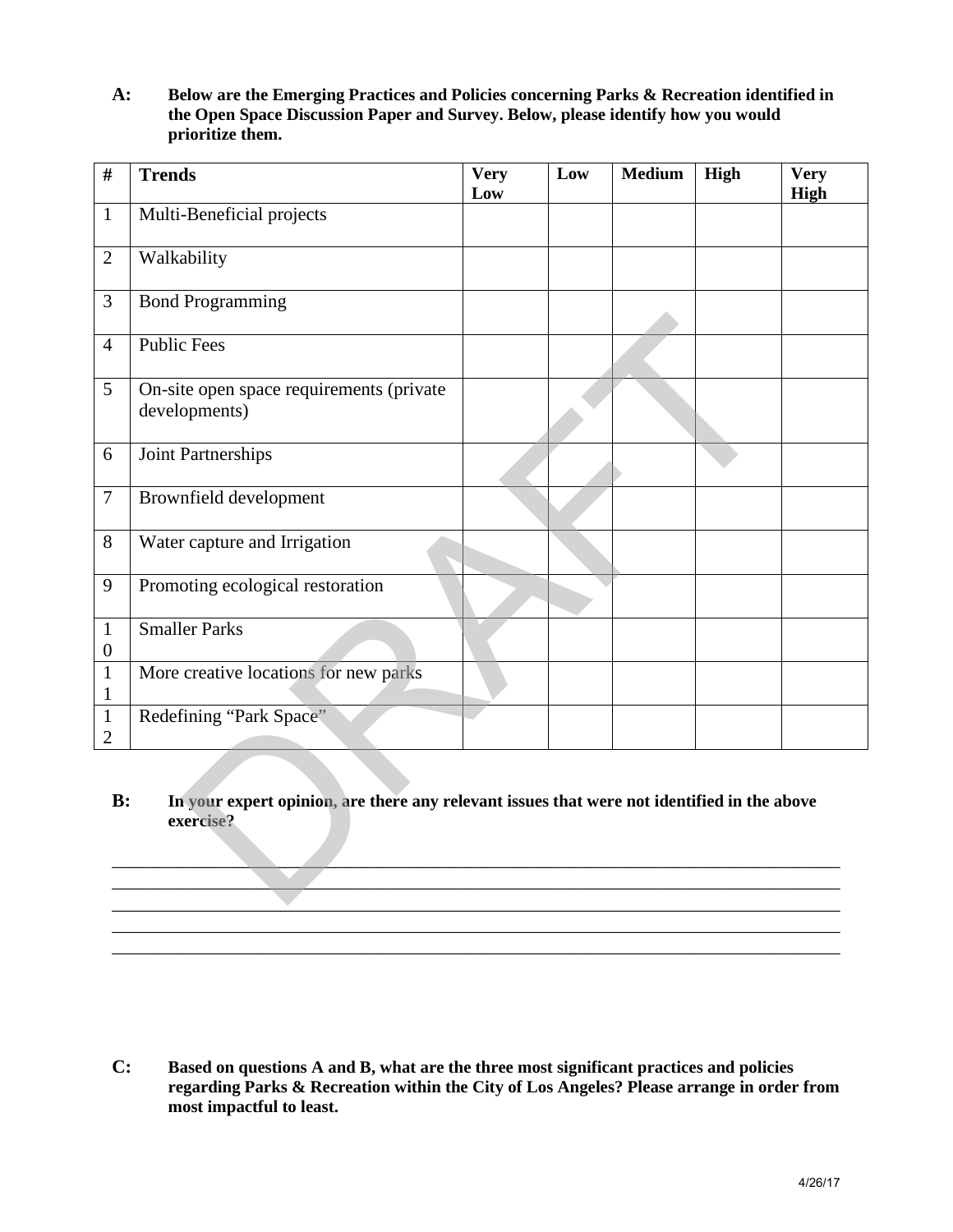| <u>.</u>      |  |  |  |
|---------------|--|--|--|
| ⌒<br><u>.</u> |  |  |  |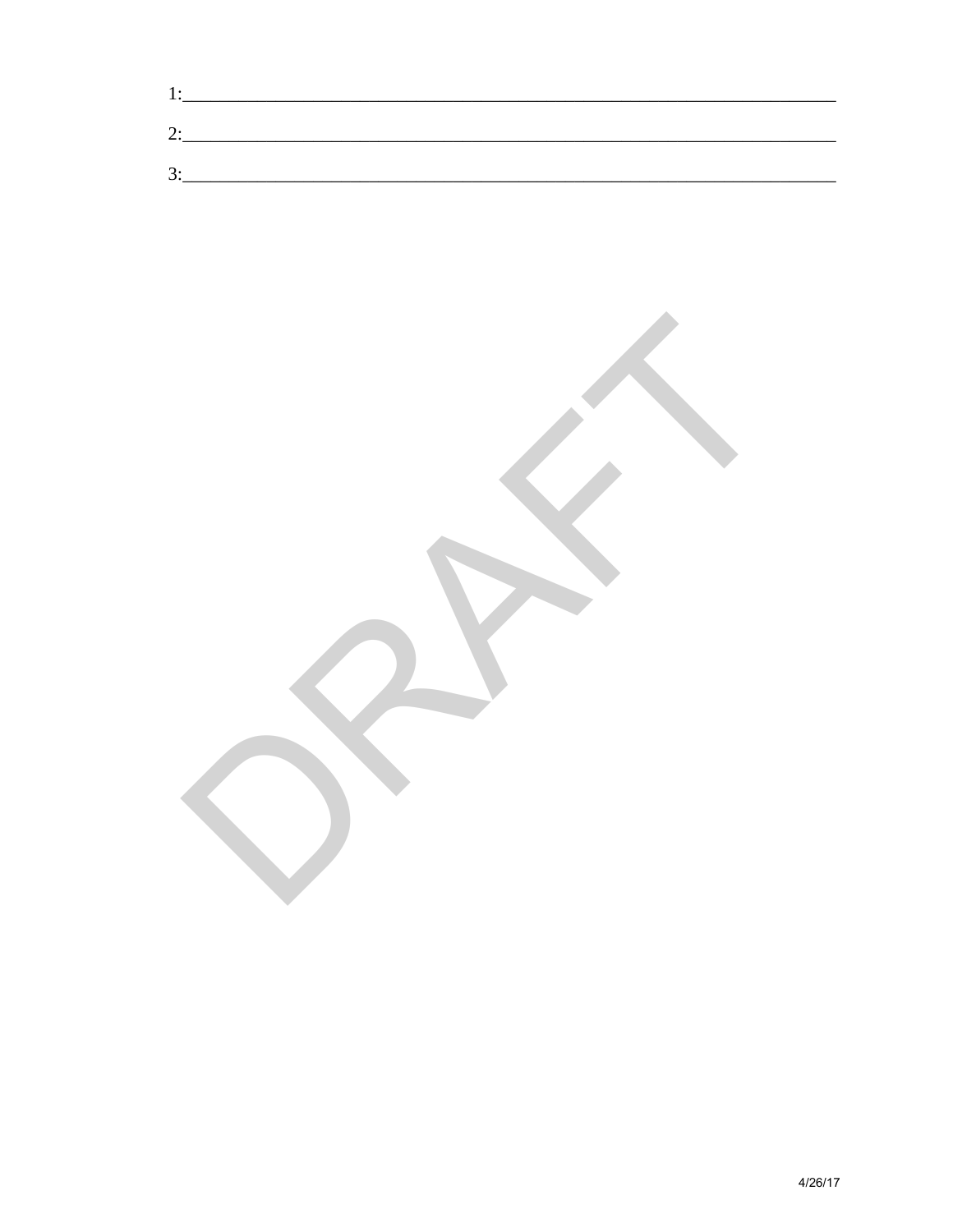## **A: Below are the issues concerning River and Beaches identified in the Open Space Discussion Paper and Survey. Below, please identify how you would prioritize them.**

| $\overline{\#}$ | <b>Issues</b>                                                                                                                                                                      | <b>Very</b><br>Low | Low | <b>Medium</b> | High | <b>Very</b><br><b>High</b> |
|-----------------|------------------------------------------------------------------------------------------------------------------------------------------------------------------------------------|--------------------|-----|---------------|------|----------------------------|
| $\mathbf{1}$    | Water quality                                                                                                                                                                      |                    |     |               |      |                            |
| $\sqrt{2}$      | <b>Regional vs Local Needs</b>                                                                                                                                                     |                    |     |               |      |                            |
| 3               | <b>Segmented Gaps</b>                                                                                                                                                              |                    |     |               |      |                            |
| $\overline{4}$  | <b>Runoff</b> and Pollution                                                                                                                                                        |                    |     |               |      |                            |
| 5               | <b>Adjacent Development</b>                                                                                                                                                        |                    |     |               |      |                            |
| 6               | Public Accessibility                                                                                                                                                               |                    |     |               |      |                            |
| $\tau$          | <b>Climate Change</b>                                                                                                                                                              |                    |     |               |      |                            |
| $8\,$           | <b>Beach Closures</b>                                                                                                                                                              |                    |     |               |      |                            |
| 9               | <b>Balancing Multiple Pedestrian Uses</b>                                                                                                                                          |                    |     |               |      |                            |
| 10              | Complex jurisdiction and management<br>structure                                                                                                                                   |                    |     |               |      |                            |
|                 |                                                                                                                                                                                    |                    |     |               |      |                            |
| C:              | Based on questions A and B, what are the three biggest issues regarding River and Beaches<br>within the City of Los Angeles? Please arrange in order from most important to least. |                    |     |               |      |                            |
|                 | $1:$ $\qquad \qquad$                                                                                                                                                               |                    |     |               |      |                            |
|                 | 2:                                                                                                                                                                                 |                    |     |               |      |                            |
|                 | 3:                                                                                                                                                                                 |                    |     |               |      |                            |
|                 |                                                                                                                                                                                    |                    |     |               |      |                            |
|                 |                                                                                                                                                                                    |                    |     |               |      |                            |
|                 |                                                                                                                                                                                    |                    |     |               |      |                            |
|                 |                                                                                                                                                                                    |                    |     |               |      |                            |
|                 |                                                                                                                                                                                    |                    |     |               |      |                            |
|                 |                                                                                                                                                                                    |                    |     |               |      |                            |

## **B: In your expert opinion, are there any relevant issues that were not identified in the above exercise?**

| C:          | Based on questions A and B, what are the three biggest issues regarding River and Beaches<br>within the City of Los Angeles? Please arrange in order from most important to least. |
|-------------|------------------------------------------------------------------------------------------------------------------------------------------------------------------------------------|
| $1 \cdot$   |                                                                                                                                                                                    |
| $2^{\cdot}$ |                                                                                                                                                                                    |
| 3:          |                                                                                                                                                                                    |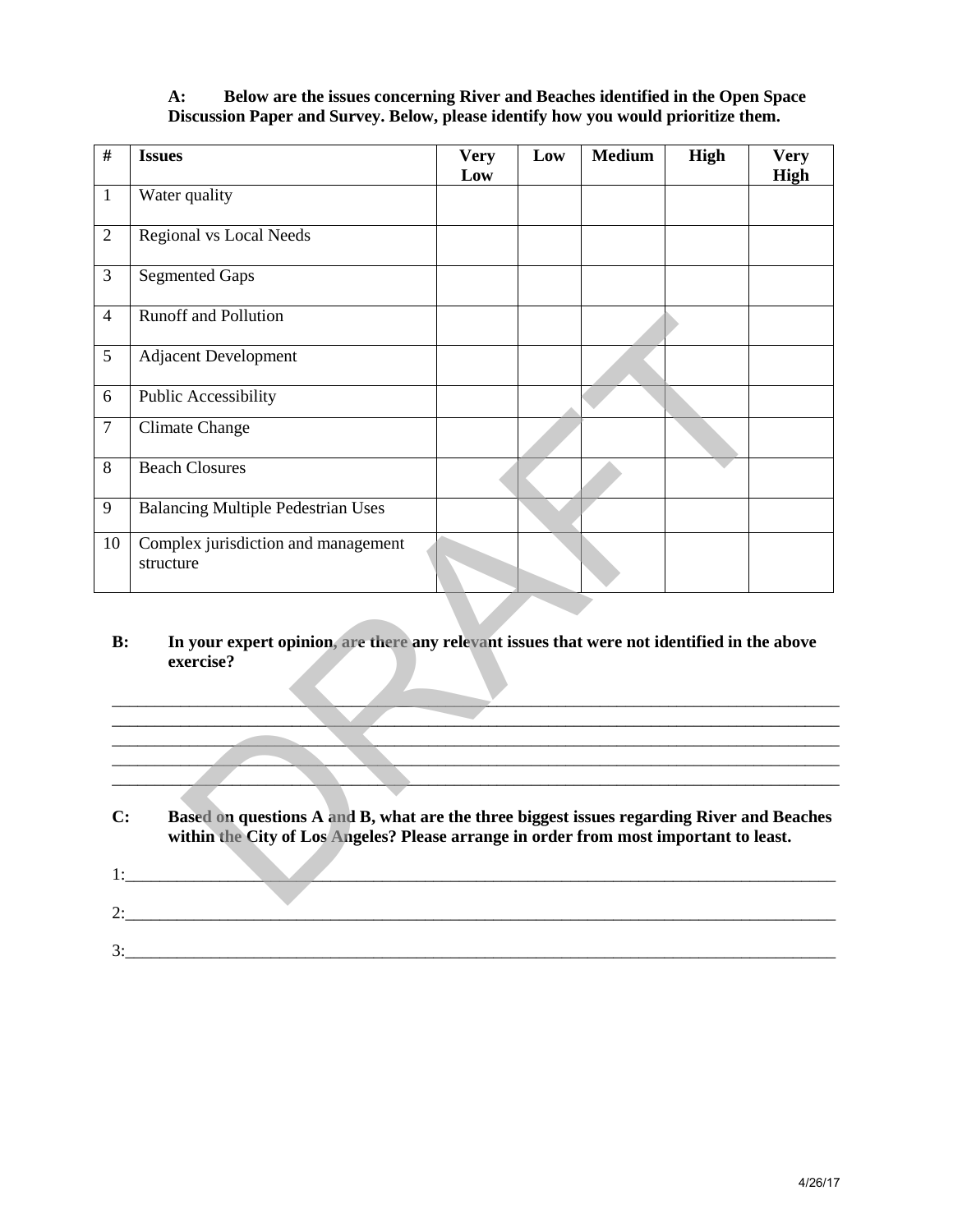**A: Below are the Emerging Practices and Policies concerning River and Beaches identified in the Open Space Discussion Paper and Survey. Below, please identify how you would prioritize them.**

| $\#$           | <b>Emerging Practices and Policies</b>                                                                                                                                                                         | <b>Very</b><br>Low | Low | <b>Medium</b> | High | <b>Very</b><br>High |
|----------------|----------------------------------------------------------------------------------------------------------------------------------------------------------------------------------------------------------------|--------------------|-----|---------------|------|---------------------|
| $\mathbf{1}$   | <b>Seasonal Recreational Zones</b>                                                                                                                                                                             |                    |     |               |      |                     |
| $\overline{2}$ | Increased Demand for Adjacent Parcels for<br>Development                                                                                                                                                       |                    |     |               |      |                     |
| 3              | <b>Revitalization Efforts</b>                                                                                                                                                                                  |                    |     |               |      |                     |
| $\overline{4}$ | Incorporating in Regional mobility                                                                                                                                                                             |                    |     |               |      |                     |
| 5              | <b>Increased Watershed Protection</b>                                                                                                                                                                          |                    |     |               |      |                     |
| 6              | More Adjacent Public Spaces                                                                                                                                                                                    |                    |     |               |      |                     |
| $\overline{7}$ | <b>Wildlife Protection</b>                                                                                                                                                                                     |                    |     |               |      |                     |
| 8              | Safety                                                                                                                                                                                                         |                    |     |               |      |                     |
| 9              | Floodplain Management                                                                                                                                                                                          |                    |     |               |      |                     |
| C:             | Based on questions A and B, what are the three most significant practices and policies<br>regarding River and Beaches within the City of Los Angeles? Please arrange in order from<br>most impactful to least. |                    |     |               |      |                     |
|                |                                                                                                                                                                                                                |                    |     |               |      |                     |
|                |                                                                                                                                                                                                                |                    |     |               |      |                     |
|                |                                                                                                                                                                                                                |                    |     |               |      |                     |
|                |                                                                                                                                                                                                                |                    |     |               |      | 4/26/17             |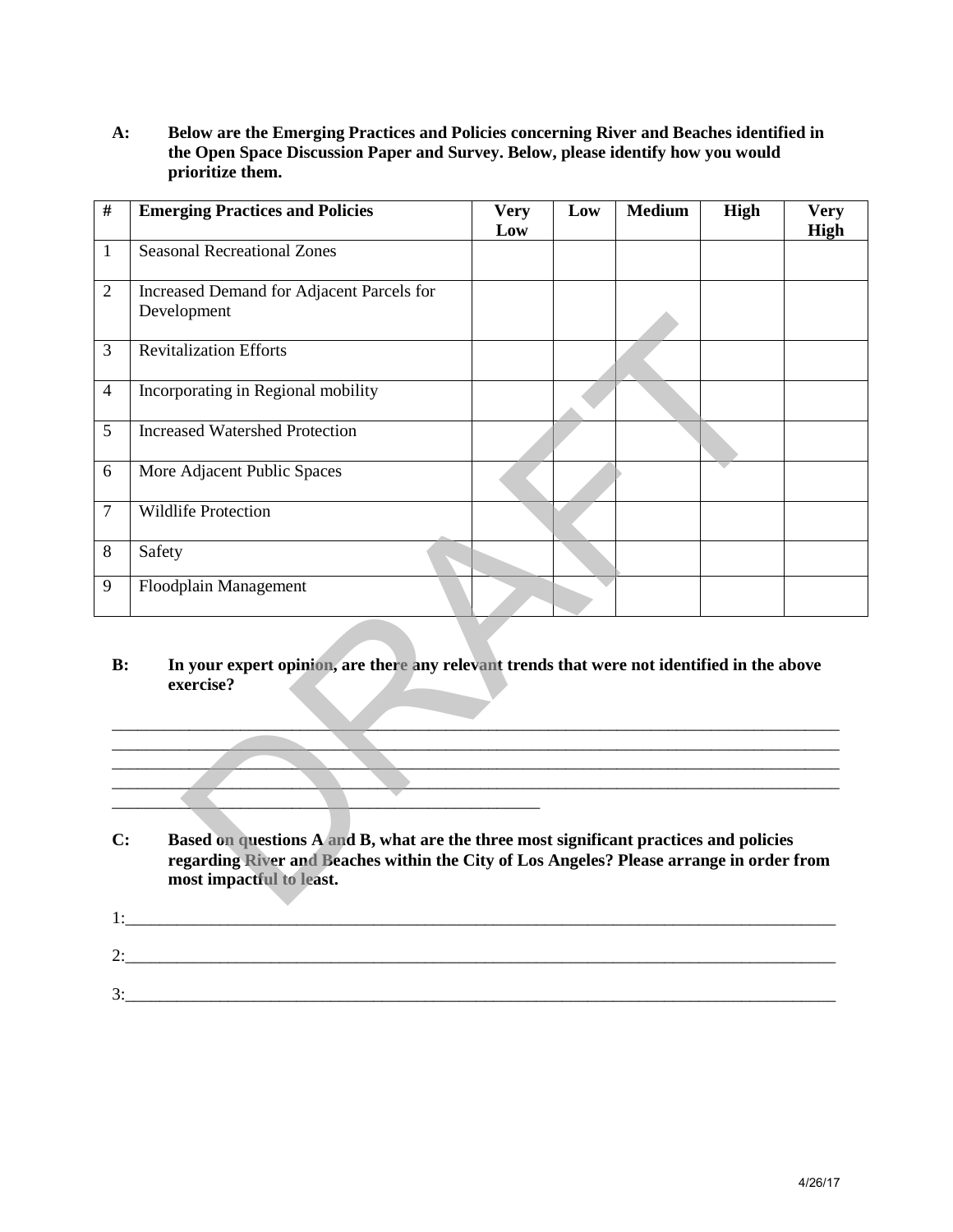**A: Below are the issues concerning Wildlands identified in the Open Space Discussion Paper and Survey. Below, please identify how you would prioritize them.**

| #              | <b>Issues</b>                                                                                                                                                                                                   | <b>Very</b><br>Low | Low | <b>Medium</b> | <b>High</b> | <b>Very</b><br><b>High</b> |
|----------------|-----------------------------------------------------------------------------------------------------------------------------------------------------------------------------------------------------------------|--------------------|-----|---------------|-------------|----------------------------|
| $\mathbf{1}$   | <b>Public Accessibility</b>                                                                                                                                                                                     |                    |     |               |             |                            |
| $\overline{2}$ | Encroaching urbanization                                                                                                                                                                                        |                    |     |               |             |                            |
| 3              | Decreased open space                                                                                                                                                                                            |                    |     |               |             |                            |
| $\overline{4}$ | Hillside Development                                                                                                                                                                                            |                    |     |               |             |                            |
| 5              | Invasive species                                                                                                                                                                                                |                    |     |               |             |                            |
| 6              | Human-Wildlife Encounters                                                                                                                                                                                       |                    |     |               |             |                            |
| $\overline{7}$ | Limited wildlife mobility                                                                                                                                                                                       |                    |     |               |             |                            |
| 8              | Pollution                                                                                                                                                                                                       |                    |     |               |             |                            |
| 9              | <b>Limited Regional Coordination</b>                                                                                                                                                                            |                    |     |               |             |                            |
| B:             | In your expert opinion, are there any relevant issues that were not identified in the above<br>exercise?                                                                                                        |                    |     |               |             |                            |
|                |                                                                                                                                                                                                                 |                    |     |               |             |                            |
| C:             | Based on questions A and B, what are the three biggest issues regarding Wildlands within<br>the City of Los Angeles? Please arrange in order from most important to least.<br>$1:$ $\qquad \qquad \qquad$<br>2: |                    |     |               |             |                            |
|                | 3:<br>the contract of the contract of the                                                                                                                                                                       |                    |     |               |             |                            |

| <u>.</u> |  |
|----------|--|
|          |  |
| ັ        |  |

**A: Below are the Emerging Practices and Policies concerning Wildlands identified in the Open Space Discussion Paper and Survey. Below, please identify how you would prioritize them**